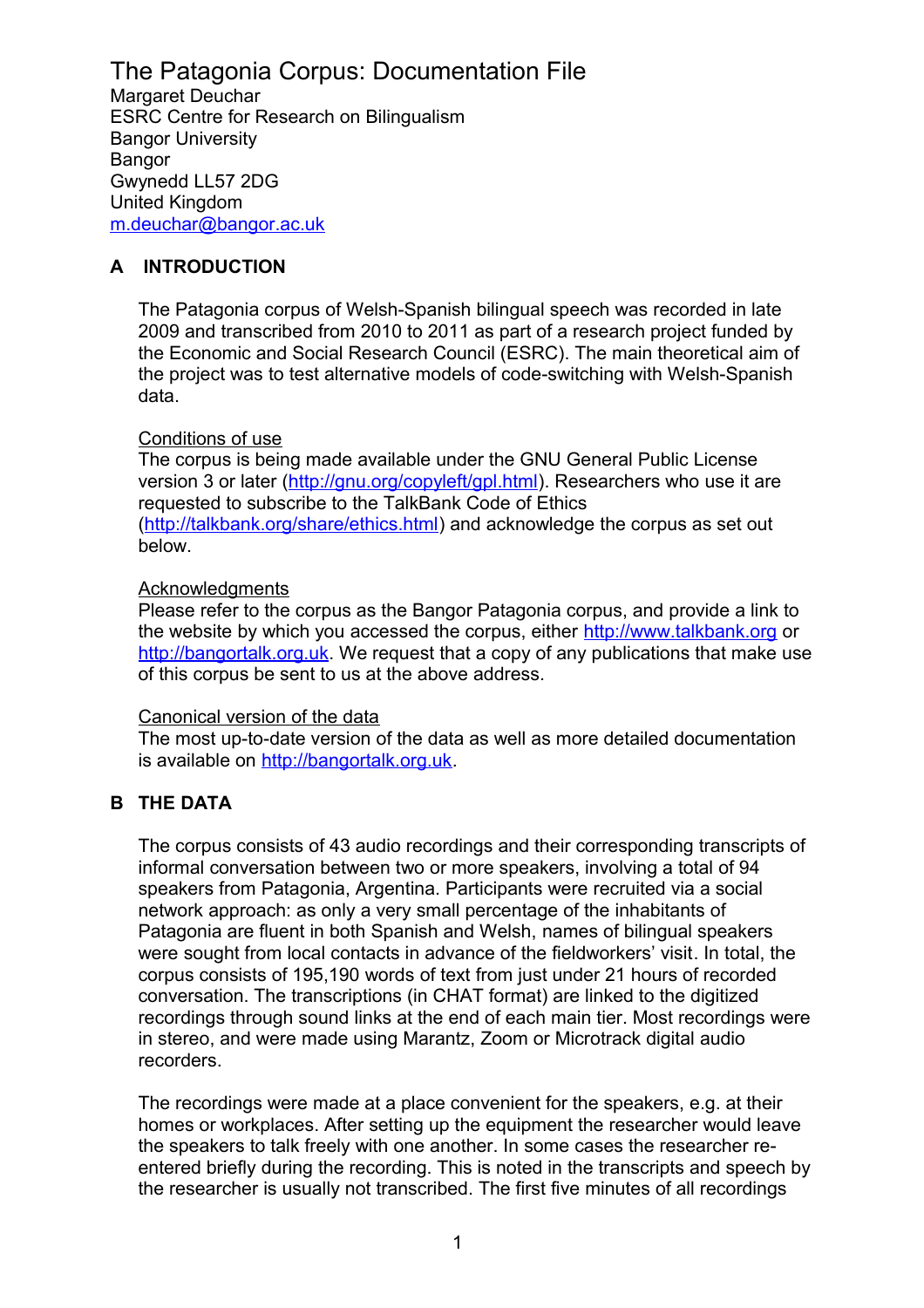after the point when the researcher left the room have been deleted, in case the participants' speech was initially affected by the presence of the recorder.

At the end of each recording all participants were asked to fill in questionnaires providing background information regarding their age, gender, location of places lived, etc, in order to provide information for sociolinguistic analysis. They were also asked to sign consent forms giving permission for their recording and its transcript to be used for research purposes and to be submitted to online linguistic archives. The consent form included the provision that the names of speakers and other people named in the recording would be replaced by pseudonyms in the transcript. In the case of children of 16 years or younger, a consent form was also signed by a parent or guardian.

There are a few instances where speakers who have not given consent feature in recordings, e.g. a neighbour walking in briefly. In these cases the utterances have been transcribed as "www" and replaced by silence in the audio file. This can sometimes mean that parts of the consenting participants' speech are lost as well where there is overlap with the non-consenting speaker. In addition, beeps have been placed over the names of people about whom sensitive information is given.

The recordings in the corpus are named after the Patagonia region of Argentina where the recordings took place and are numbered in order of the sequence of recording. The sound and transcription files for each conversation share the filename, but have different file extensions ('\*.wav'/'\*.mp3' for the sound file and '\*.cha' for the transcription). For example, Patagonia3.cha is the transcription of the third recording (sound files Patagonia3.wav or Patagonia3.mp3). Basic details regarding the context of each conversation and the speakers involved are given in the transcript headers. Some additional information about the speakers and recordings is available to researchers on request.

All recordings have been transcribed in the CHAT transcription and coding format (MacWhinney 2000), in accordance with the 2012 version of online manual available on [http://childes.psy.cmu.edu/manuals/chat.pdf.](http://childes.psy.cmu.edu/manuals/chat.pdf) All references to the CHAT manual in this document are to this online version.

All transcripts have been done by trained transcribers working on the project: Fraibet Aveledo, Diana Carter, Marika Fusser, Lowri Jones, M. Carmen Parafita Couto, Myfyr Prys and Jonathan Stammers. For 10% of the transcripts an independent transcription was done, in which a member of the transcription team transcribed one (randomly selected) minute of the recording independently from the original transcriber of that particular transcript. Transcripts were then compared and a rate of similarity was calculated. The average reliability score<sup>[1](#page-1-0)</sup> for independent transcriptions was 88%. Furthermore, all the transcripts were checked by another member of the transcription team and corrections made accordingly. The team of checkers included the following researchers in addition to the original transcription team: Margaret Deuchar, Lara Gil Vallejo, Jon Herring, Guillermo Montero Melis, and Susana Sabin-Fernández.

All transcripts contain at least three different tiers. In addition to the main tier, required by CHAT, we use an automatically generated gloss tier (%xaut) for the closest English equivalent for each word (including morphological information where relevant), and a translation tier (%eng), which contains a free translation

<span id="page-1-0"></span><sup>&</sup>lt;sup>1</sup> An innovative method was used based on Turnitin plagiarism detection software (http://www.turnitin.com). For further details see Deuchar et al. (in press)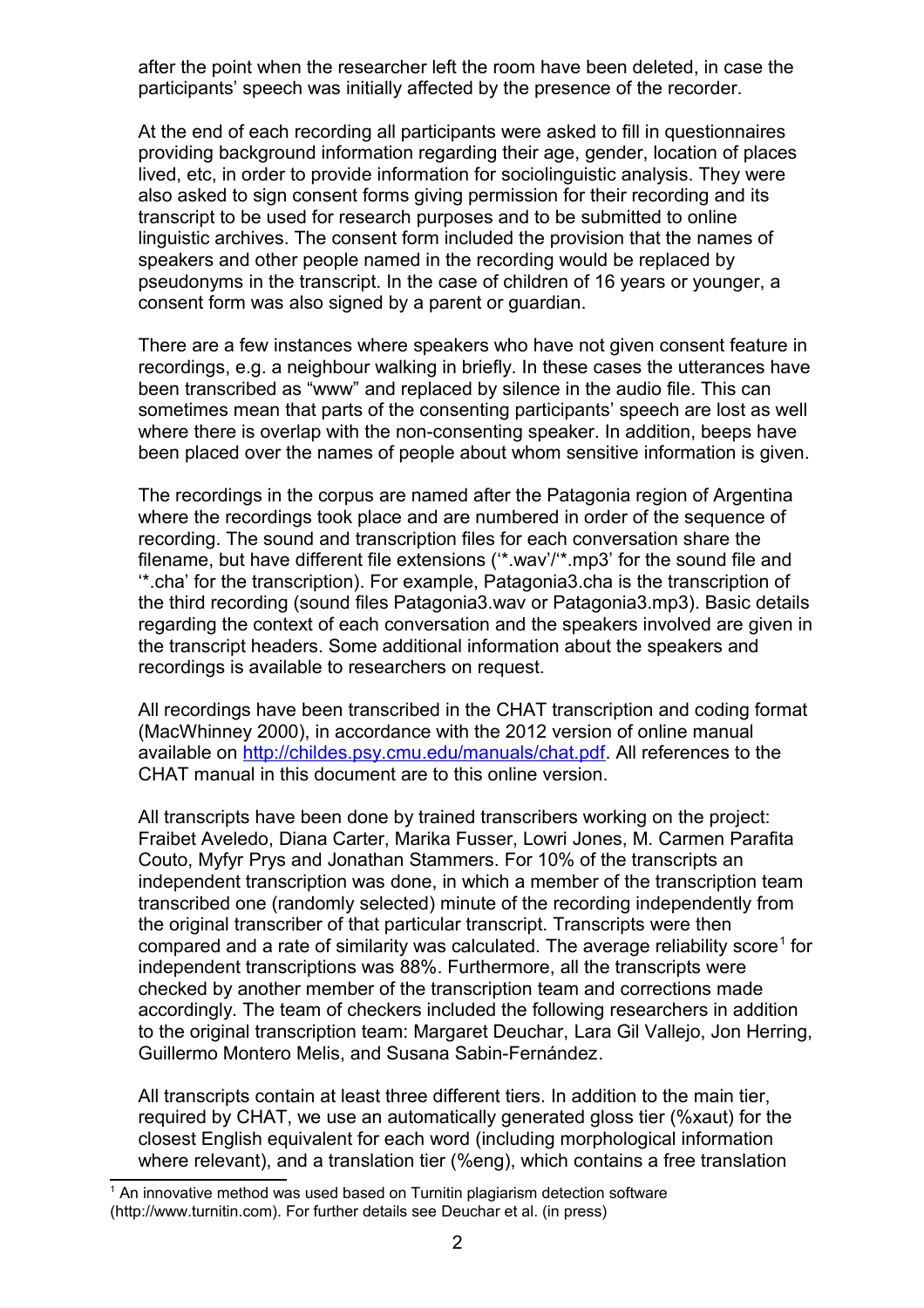into English of the main tier. A comments tier (%com) has also been used occasionally for comments by the transcriber that are specific to the utterance in the corresponding main tier. All main tiers include a sound link to the corresponding section of the recording.

The remainder of this document outlines the conventions used in the main tier and the gloss tier.

## **C MAIN TIER**

- 1. Layout of transcription
	- 1.1. Since the theoretical aims of the project include clause-based analysis, the transcribed data are divided into clauses where possible. Where an utterance contains two main clauses, each clause in that utterance is written on a separate main tier. Complex clauses are treated as one clause and therefore subordinate clauses are included in the same tier as their main clauses. Adverbial clauses are also written on the same main tier as their related main clause.
	- 1.2. Each main tier is divided into units which we call 'words' for the purposes of these conventions. With some exceptions (see C.1.3) a word is considered to be a continuous sequence of characters containing no spaces, as found in *Geiriadur Prifysgol Cymru* (Thomas 1950-2004) (GPC), *Geiriadur yr Academi* (Griffiths & Jones 1995) (GyrA), *Cysgeir* (Canolfan Bedwyr 2008), the *Diccionario de la Lengua Española* online from the Real Academia Española (DLE) and the *Diccionario de Americanismos* (2010) (DA). These are referred to as GPC, GyrA, Cysgeir, DLE and DA respectively throughout this document. Where items are entered as two hyphenated words in these reference dictionaries, they are connected by an underscore in the transcripts, e.g. 'cyd\_ddigwyddiad' (= 'coincidence'). When one of the reference dictionaries offers more than one alternative (e.g. 'minibus', 'minibus' or 'mini bus'), or when the reference dictionaries differ from each other, the most compact alternative is chosen ('minibus' in this case).
	- 1.3. Other items which are treated as words are:
		- ι. interjections and interactional markers, e.g. 'ajá' (= 'aha'), 'ay' (= 'oh'), 'hym' (='hmm'), etc.
		- ιι. proper names (including names of books, films, organisations etc.), a sequence of words being connected by underscores, e.g. 'Butch\_Cassidy', 'Buenos\_Aires'.
		- ιιι. abbreviations (connected by underscore), e.g. 'B\_B\_C'
		- ιϖ. Welsh numbers consisting of two words involving ten which translate into one English word, e.g. 'un\_ar\_ddeg' (= 'eleven'), 'pedwar\_deg' (= 'forty'). Note that other numbers such as those containing 'hundred', 'thousand' etc. are transcribed as separate words, e.g. 'cant saith deg tri', ciento setenta y tres' ('173').
		- ϖ. Welsh phrasal prepositions, formed using two morphemes, where separation of the two elements of the word would make any gloss of those individual elements unhelpful, were transcribed with an underscore between the two morphemes; e.g. 'oddi\_wrth', which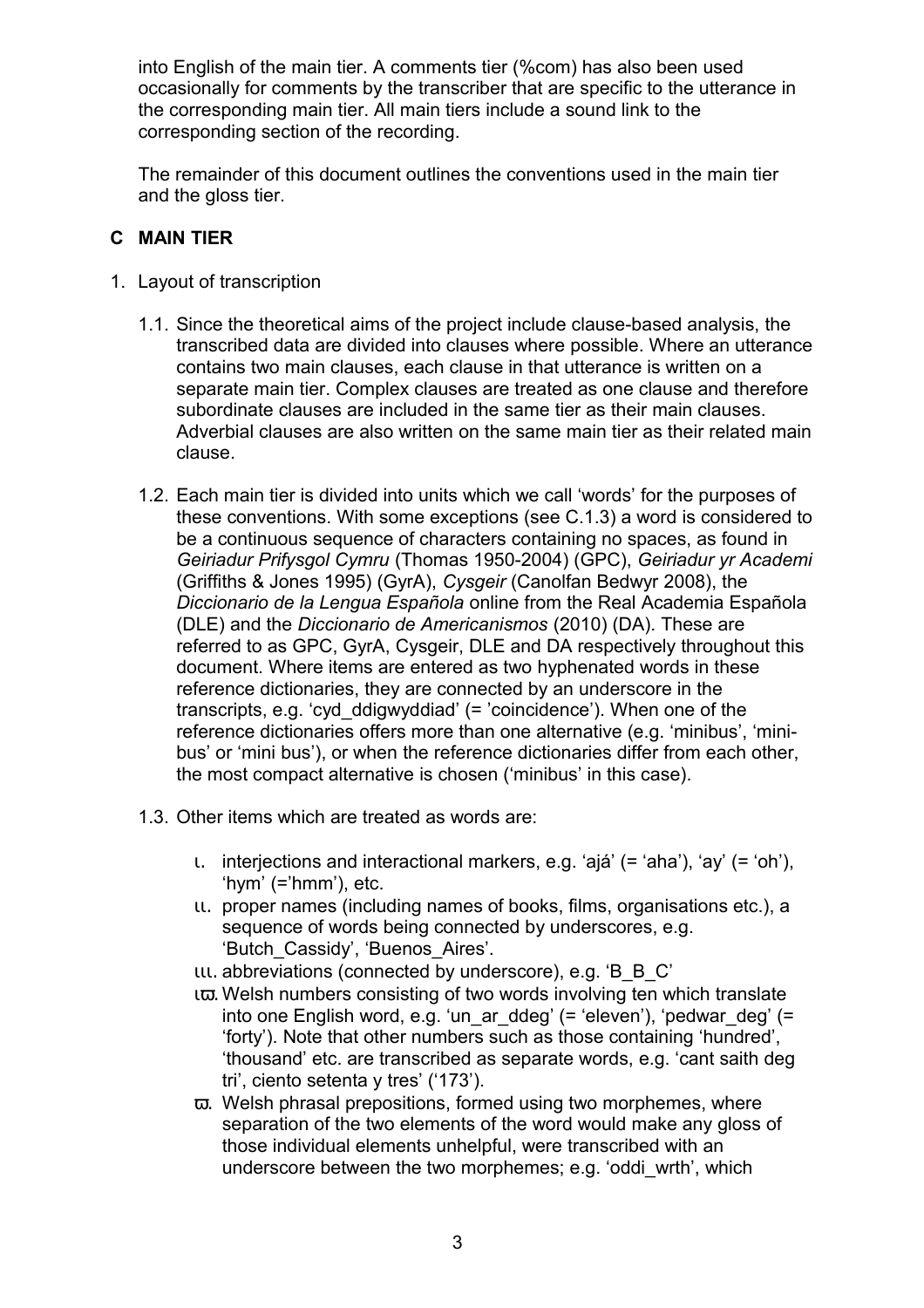means 'from', but whose individual morphemes translate respectively as 'out of' and 'next to'.

- ϖι. Examples of the phrasal prepositions described in C.1.3.v are listed below, along with some other phrases which are similarly transcribed because they normally translate into just a single English word.
	- (a) Welsh

| <b>Our transcription</b> | <b>Conventional form</b> | <b>English equivalent</b> |
|--------------------------|--------------------------|---------------------------|
| cyd ddigwyddiad          | cyd-ddigwyddiad          | coincidence               |
| dim_byd                  | dim byd                  | nothing                   |
| o_hyd                    | o hyd                    | still                     |
| o k                      | OK.                      | <b>OK</b>                 |
| ta beth                  | ta beth                  | anyway                    |
| tu ôl i                  | tu ôl i                  | behind                    |
| un_ai                    | un ai                    | either                    |
| yn ôl                    | yn ôl                    | back                      |

(b) Spanish

| <b>Our transcription</b> | <b>Conventional form</b> | <b>English equivalent</b> |
|--------------------------|--------------------------|---------------------------|
| ni fu ni fa              | ni fu ni fa              | neither nor               |
| no más                   | no más                   | only                      |
| o k                      | OK.                      | OK                        |
| o la la                  | olalá                    | ooh la la                 |
| copo de nieve            | copo de nieve            | guelder rose              |

- 1.4. Contractions that do not have entries in the reference dictionaries listed above or, in the case of Welsh, in King (2003), are transcribed in full, but the unpronounced parts are bracketed. For example, the pronunciation of 'fel yna' (='like that') as [vɛla] in speech is represented in the transcripts as 'fel  $(vn)a'$ .
- 1.5. There are some continuous sequences of characters in the main tier which are not treated as words. These include "simple events" such as '&=laugh' (see CHAT 7.6.1), 'xxx' for unintelligible sounds, or the use of an ampersand ('&') plus phonetic characters for intelligible sounds without clear meaning, as in e.g. '&pfe' where the speaker produces the non-word [pfe]. (see CHAT 6.4 for both).
- 1.6. Please note that pause markings are not used consistently in the transcripts. Additionally, pauses between utterances are generally not marked. We have used the 'lazy overlap' markings (+<) for overlapping speech.
- 2. Language marking
	- 2.1. A default language is assigned to each transcription based on the language contributing the greater number of words. The default language is the first language listed in the @Language tier in the file header, and is indicated by the ISO-639-3 abbreviation for the language: cym = Welsh, eng = English, spa = Spanish. Words without any language markers in the transcription are in the default language unless they are part of an utterance preceded by a precode indicating that it is in a non-default language – see next paragraph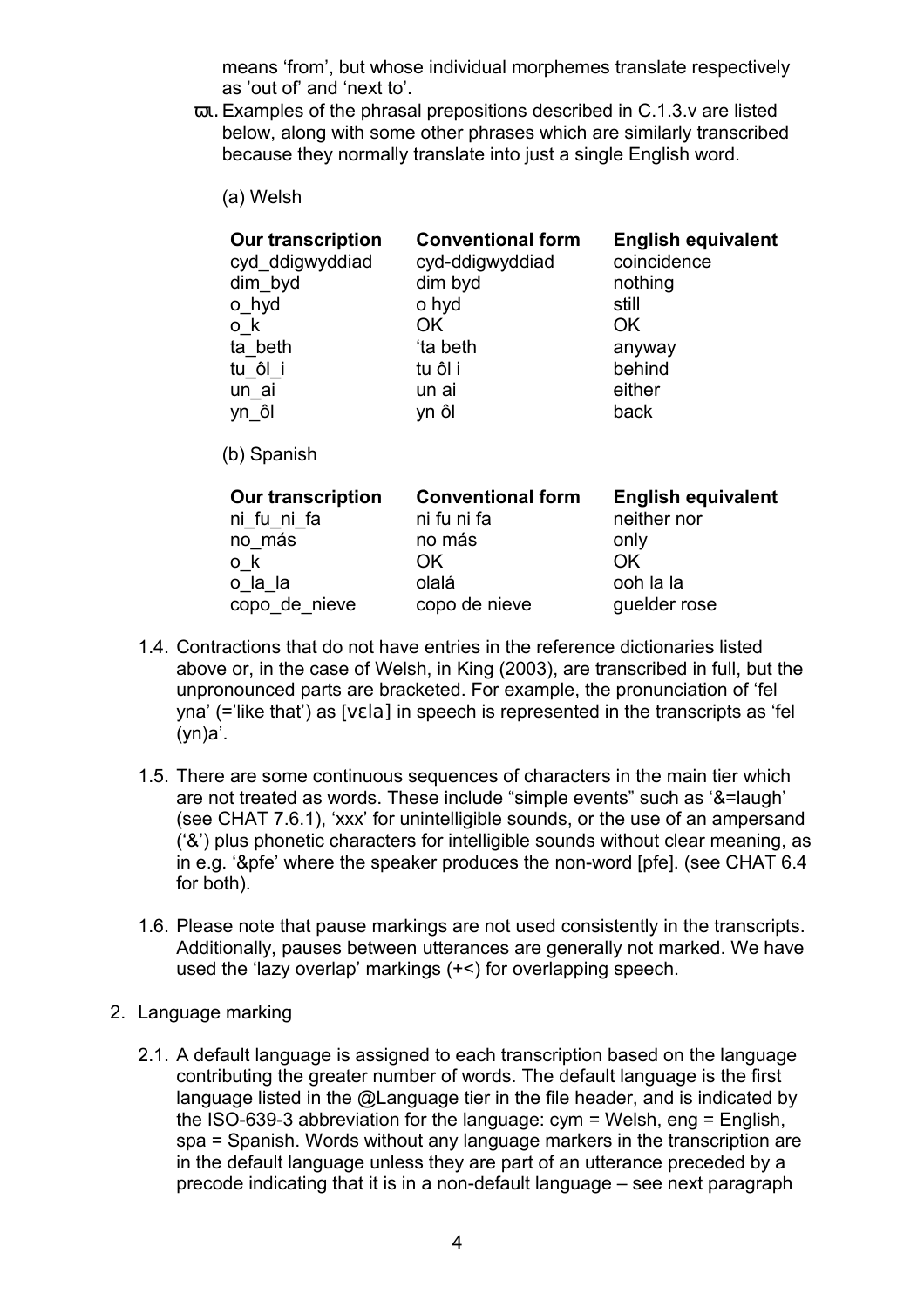for details.

- 2.2. Individual utterances in the second or third most frequent language are marked with precodes at the beginning of the main tier: e.g. [- cym] for Welsh, [- spa] for Spanish and these utterances contain no language tags. In mixed utterances each word in the non-default language is marked by a tag consisting of  $@s$ : followed by the relevant ISO-639-3 abbreviation:  $@s$ :cym = Welsh, @s:spa = Spanish, @s:eng = English, @s:cym&spa = undetermined (see below, 2.4),  $\omega$ s:spa+cym = word with first morpheme(s) Spanish, final morpheme(s) Welsh, @s:cym+spa = word with first morpheme(s) Welsh, final morpheme(s) Spanish.
- 2.3. A word or morpheme is considered to be Welsh if it can be found in any of the Welsh-language reference dictionaries or in King (2003). A word or morpheme is considered to be Spanish if it or all its elements are found in either of the Spanish reference dictionaries (e.g. 'principito' is considered to be a Spanish word because 'príncipe' and '-ito' are both listed in DLE). However, we have considered some words not listed in the dictionaries to be either Welsh or Spanish, as indicated in the list below.

| <b>Transcribed form</b> | Language | <b>English equivalent</b>   |
|-------------------------|----------|-----------------------------|
| chuker                  | Spanish  | sweetener                   |
| coranto                 | Spanish  | courante                    |
| corintos                | Spanish  | currants                    |
| ddi                     | Welsh    | she/her                     |
| ddo                     | Welsh    | he/him                      |
| estiletos               | Spanish  | stiletto heels              |
| lactal                  | Spanish  | sliced                      |
| mm                      | Welsh    | mm (interactional marker)   |
| mmhm                    | Welsh    | mmhm (interactional marker) |
| nebulización            | Spanish  | nebulisation                |
| uhuh                    | Welsh    | uhuh (interactional marker) |
| valvuloplastía          | Spanish  | valvuloplasty               |
| wchi                    | Welsh    | you know (polite/plural)    |
| wsti                    | Welsh    | you know                    |
| ychi                    | Welsh    | you know (polite/plural)    |
| yfe                     | Welsh    | isn't it                    |
| yli                     | Welsh    | you see                     |
| yliwch                  | Welsh    | you see (polite/plural)     |
| yndyfe                  | Welsh    | doesn't it                  |
| yn basai                | Welsh    | wouldn't it                 |
| yn_de                   | Welsh    | isn't it                    |
| yn_do                   | Welsh    | didn't it                   |
| yn_doedd                | Welsh    | wasn't it                   |
| yn doeddech             | Welsh    | weren't you (polite/plural) |
| yn doedden              | Welsh    | weren't they                |
| yn doeddwn              | Welsh    | wasn't I                    |
| yn does                 | Welsh    | isn't there                 |
| yn_dydach               | Welsh    | aren't you (polite/plural)  |
| yn dydan                | Welsh    | aren't they/we              |
| yn_dydy                 | Welsh    | isn't it                    |
| yn_dydyn                | Welsh    | aren't they/we              |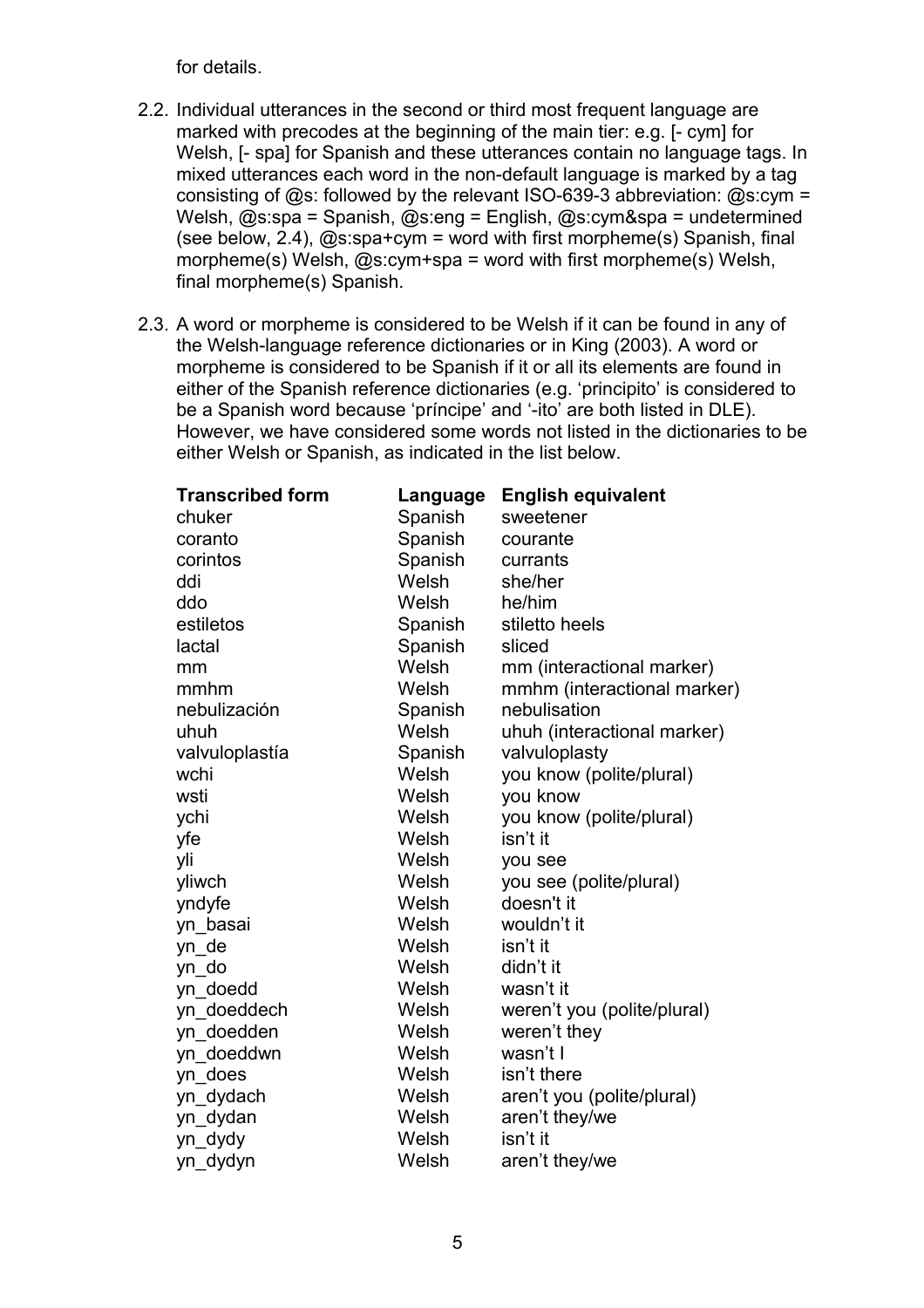- 2.4. The language marker @s:cym&spa is used with words where the language source is undetermined. It marks words that occur in the lexicon of both languages (as determined by the respective reference dictionaries), that are pronounced in a way that is possible both in Welsh and in Spanish, e.g. [foto] ('ffoto' in Welsh or 'foto' in Spanish) or [pjano] ('piano' in both languages).
- 2.5. @s:cym&spa also marks interjections and interactional markers that may be interpreted as ambiguous, e.g. 'ah', 'oh'. Other interjections and interactional markers are assigned language markers according to their inclusion (or not) in the reference dictionaries. For example, 'ych' (a marker of disgust) is marked @s:cym as it is only found in the Welsh-language reference dictionaries. There are also some instances where we assigned a language to an interactional marker that was not listed in any of the dictionaries – see 2.3.

| <b>Transcription</b> | Language(s)       | <b>English equivalent</b> |
|----------------------|-------------------|---------------------------|
| ah                   | Welsh & Spanish   | ah                        |
| ajá                  | (Welsh &) Spanish | aha                       |
| argian               | Welsh             | good lord                 |
| ay                   | Spanish           | oh                        |
| bah                  | Spanish           | bah                       |
| bechod               | Welsh             | how sad                   |
| diar                 | Welsh             | dear                      |
| eh                   | Welsh & Spanish   | eh                        |
| ew                   | Welsh             | oh                        |
| hym                  | Welsh             | hmm                       |
| mm                   | Welsh             | mm                        |
| mmhm                 | Welsh             | mmhm                      |
| nefi                 | Welsh             | heavens                   |
| oh                   | Welsh & Spanish   | oh                        |
| οi                   | Spanish           | oh                        |
| ta                   | Welsh             | then                      |
| ta_ra                | Welsh             | goodbye                   |
| ta ta                | Welsh             | goodbye                   |
| te                   | Welsh             | be                        |
| W                    | Welsh             | ooh                       |
| wel                  | Welsh             | well                      |
| ý                    | Welsh             | er                        |
| ych                  | Welsh             | yuck                      |
| ym                   | Welsh             | um                        |

- 2.6. Where a lexeme could belong to both languages, but its pronunciation in a specific occurrence belongs unambiguously to one language only, it will be marked @s:cym or @s:spa (and written in the orthography of that language) according to its pronunciation. For example, if 'hotel' is pronounced with initial [h], it will be marked  $@s:cvm$ , without initial [h] it will be marked  $@s:spa$ .
- 2.7. Proper names and titles are marked '@s:cym&spa' (undetermined) unless there are alternatives in each language in general use, e.g. 'Butch\_Cassidy@s:cym&spa', 'Buenos\_Aires@ s:cym&spa', 'Arglwydd\_Dyma\_Fi@s:cym&spa' (a Welsh hymn), but 'Argentina@s:spa', 'Ariannin@s:cym' (the Welsh word for 'Argentina').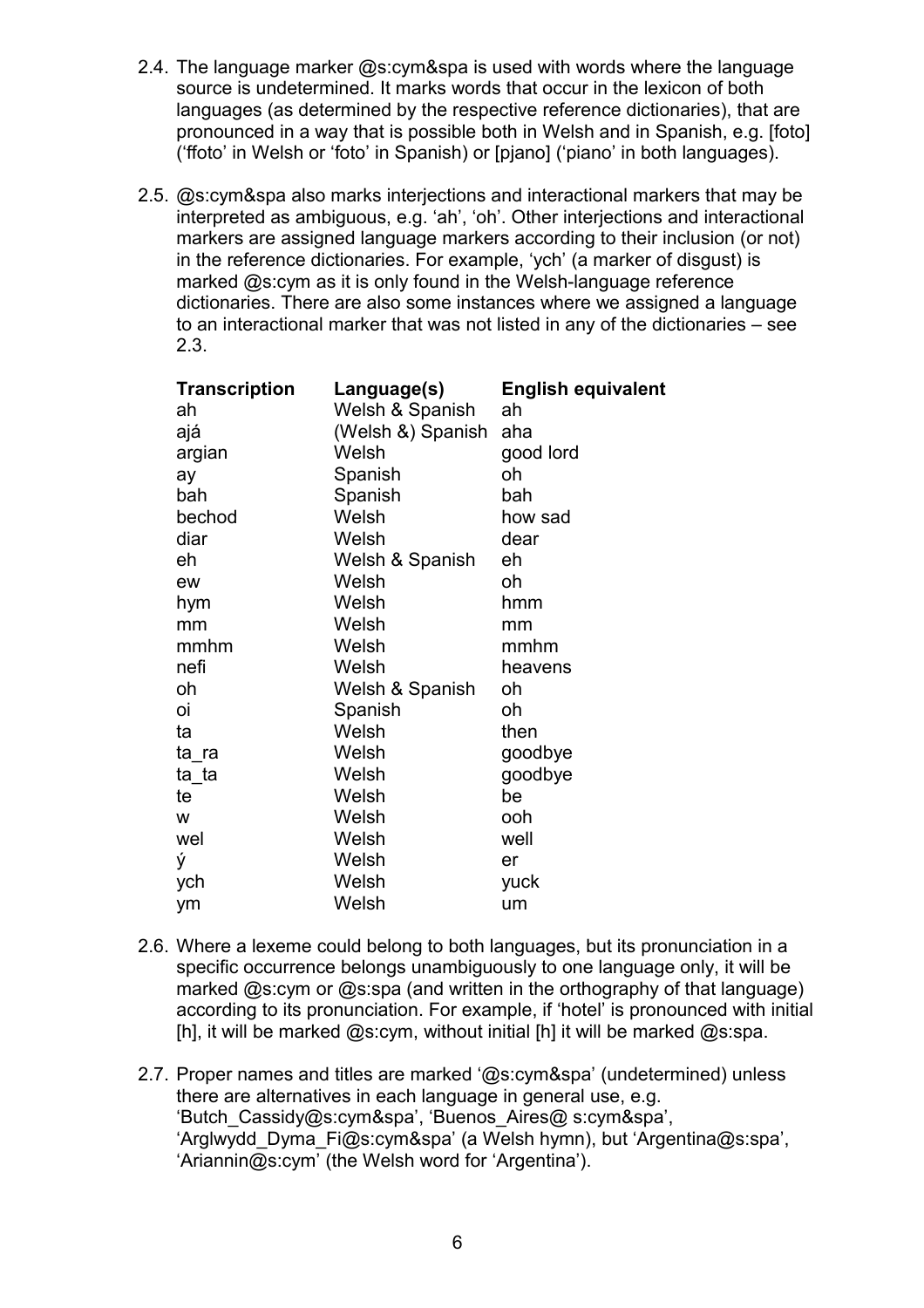- 3. Orthography
	- 3.1. We have used a Unicode font [\(http://en.wikipedia.org/wiki/Unicode\)](http://en.wikipedia.org/wiki/Unicode) for the transcription. Occasional non-lexical phonological fragments are spelt out following an ampersand using IPA symbols  $(\frac{http://www.langsci.ucl.ac.uk/ipa/ipachart.html}{e.g. 8~f\sigma}$ , and these may not show up correctly if a Unicode font is not used.
	- 3.2. Words marked as '@s:spa' (Spanish) are transcribed in conventional Spanish orthography.
	- 3.3. Words marked as Welsh are transcribed in conventional Welsh orthography. We have not represented regional variation in the transcripts, except in cases which have orthographic representation in the Welsh-language reference dictionaries or in King (2003).

There are some cases where we differ in usage from conventional orthography:

- ι. Colloquial second person singular verb and preposition endings not usually represented in writing are transcribed as '-a' where they are followed by the pronoun 'chdi', e.g. 'oedda chdi' (= 'you were'), 'amdana chdi' (= 'about you').
- ιι. We do not represent morpheme-final [v] when it is not pronounced. For example, [pɛntre] (village) is written 'pentre' in the transcripts rather than 'pentref' (as the word is represented in the Welsh-language reference dictionaries).
- ιιι. Morpheme-initial /r/ is only transcribed as 'rh' where it is clearly heard by the transcriber to be voiceless ([r̥]). Otherwise it is transcribed as 'r', even when the standard orthography prescribes 'rh'. Some speakers do not have [r] as part of their phonological system in any case.
- ιϖ. Morphemes in Welsh which are usually written with an initial apostrophe, such as the marking of the ellipsis of a possessive pronouns in e.g. ''nhad' (= 'my father'), are transcribed without this initial apostrophe (e.g. 'nhad') owing to the constraints of CHAT.
- ϖ. We have represented mutation (sound change to initial consonants) or its absence without following prescriptive rules as to where mutation might or might not be expected. Thus the Welsh form of 'in Cardiff' may be transcribed 'yn Caerdydd' (with initial [k]) and 'yn Gaerdydd' (with initial [g]), as well as the standard form 'yng Nghaerdydd' (with initial [ŋ]), according to what is heard. We have also transcribed the aspirate mutation of /m/ and /n/ after the 3<sup>rd</sup> singular feminine possessive adjective common in regional varieties, e.g. 'ei mham' (= 'her mother', with initial  $[m]$ ), rather than standard 'ei mam' (with initial  $[m]$ ).
- ϖι. There are also quite a few instances in the corpus where speakers who are learners of Welsh use ungrammatical or unconventional forms. These include 'hypermutation', where an already mutated initial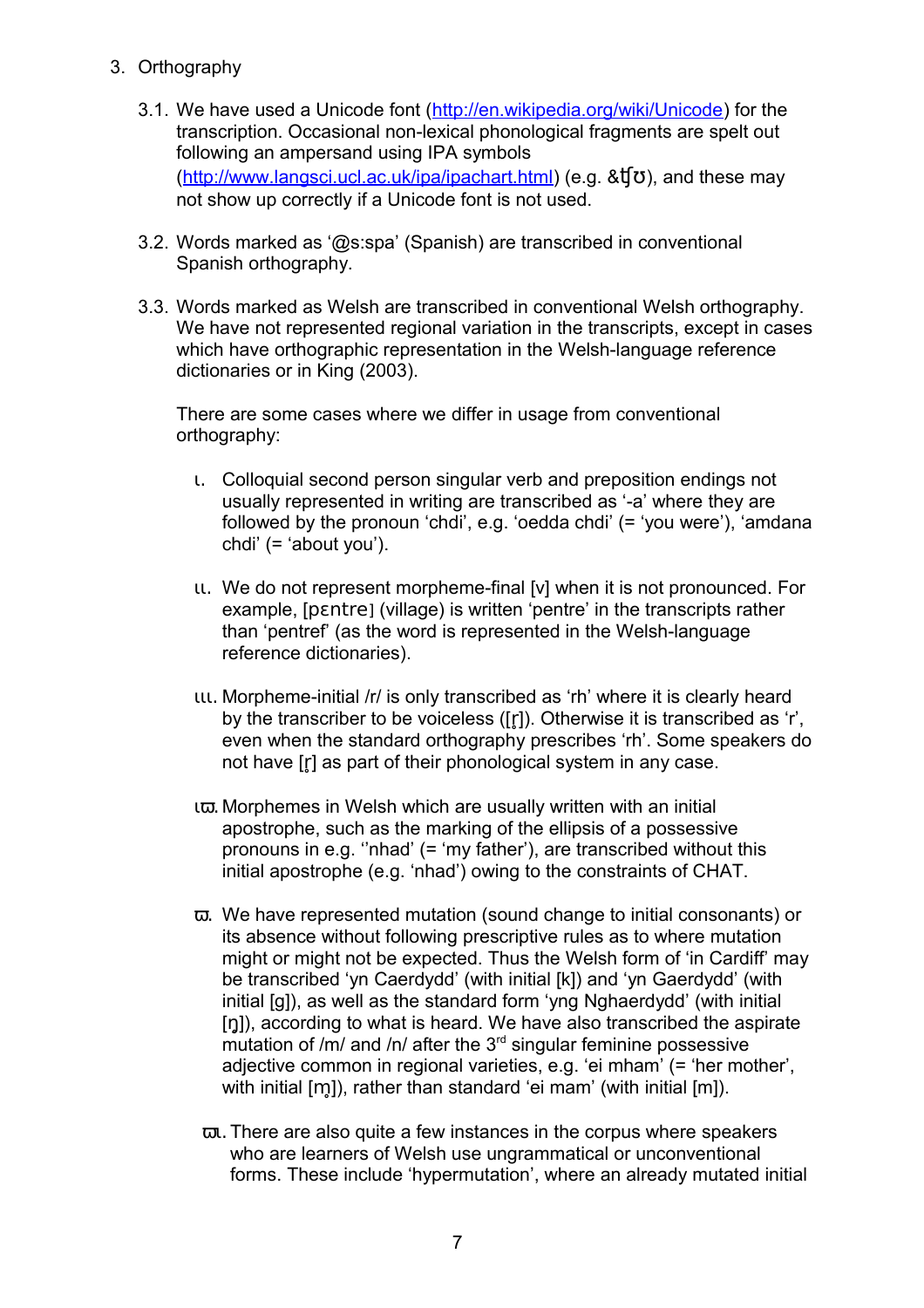consonant undergoes another round of mutation, e.g. 'tipyn' > 'dipyn' . 'ddipyn' (meaning 'a bit').

- 3.4. Words whose language source is undetermined are transcribed in Spanish rather than in Welsh orthography, e.g. 'avocado@s:cym&spa' rather than 'afocado@s:cym&spa'.
- 3.5. When words marked as Spanish or undetermined are mutated (where the sound of an initial consonant is changed depending on the grammatical context, see for example King 1993:14-20), the initial (mutated) sound is written in Welsh orthography and the rest in Spanish, e.g. 'rhyw ddoctora' (= 'some (female) doctor')
- 3.6. There is some variation in the way initial consonants in Welsh have been transcribed. In some instances the transcriber interpreted a word to have a soft mutation where the speaker may simply have used the Spanish variant of a consonant rather than the Welsh one. This is especially true for stops, where Spanish /p/, /t/, /k/ are more similar to Welsh /b/, /d/, /q/ than to Welsh /p/, /t/, /k. For example, the transcription may record 'dâl' (= 'payment', with soft mutation), where the speaker was intending to say 'tâl' (without mutation).

# **D GLOSS TIER**

1. Principles

Each word (see C1.2 and C.1.3) in the main tier is given a gloss in the gloss tier (%aut). The gloss tier has been produced automatically using the Bangor Autoglosser (http://bangortalk.org.uk/autoglosser.php), free (GPL) software developed at the Centre – for further details see Donnelly and Deuchar 2011. The transcripts were manually corrected after autoglossing to deal with the small number (less than 2%) of incorrectly-attributed glosses.

- 1.1. Non-words (see C.1.5) are not glossed.
- 1.2. All words are glossed with the closest English-language equivalent (in lower case) and, where appropriate, information about parts of speech. English equivalents of proper names are used where they exist (for example, 'Caerdydd@s:cym' is glossed as 'Cardiff'). If there is no English-language equivalent to a name, it is glossed 'name'.
- 1.3. The underscore is used in the gloss tier to connect more than one lexical item in a gloss, where the English translation of a single Welsh or Spanish word involves more than one word. For example, 'neithiwr' is glossed as 'last\_night'.
- 1.4. The English lexeme in a gloss is followed by information about parts of speech, separated by dots. Some examples:
	- Spanish 'hijos' is glossed 'son.N.M.PL', which means 'plural of the masculine noun "hijo"';
	- Welsh 'mae' is glossed 'be.V.3S.PRES', which means 'third person singular present of the verb "be":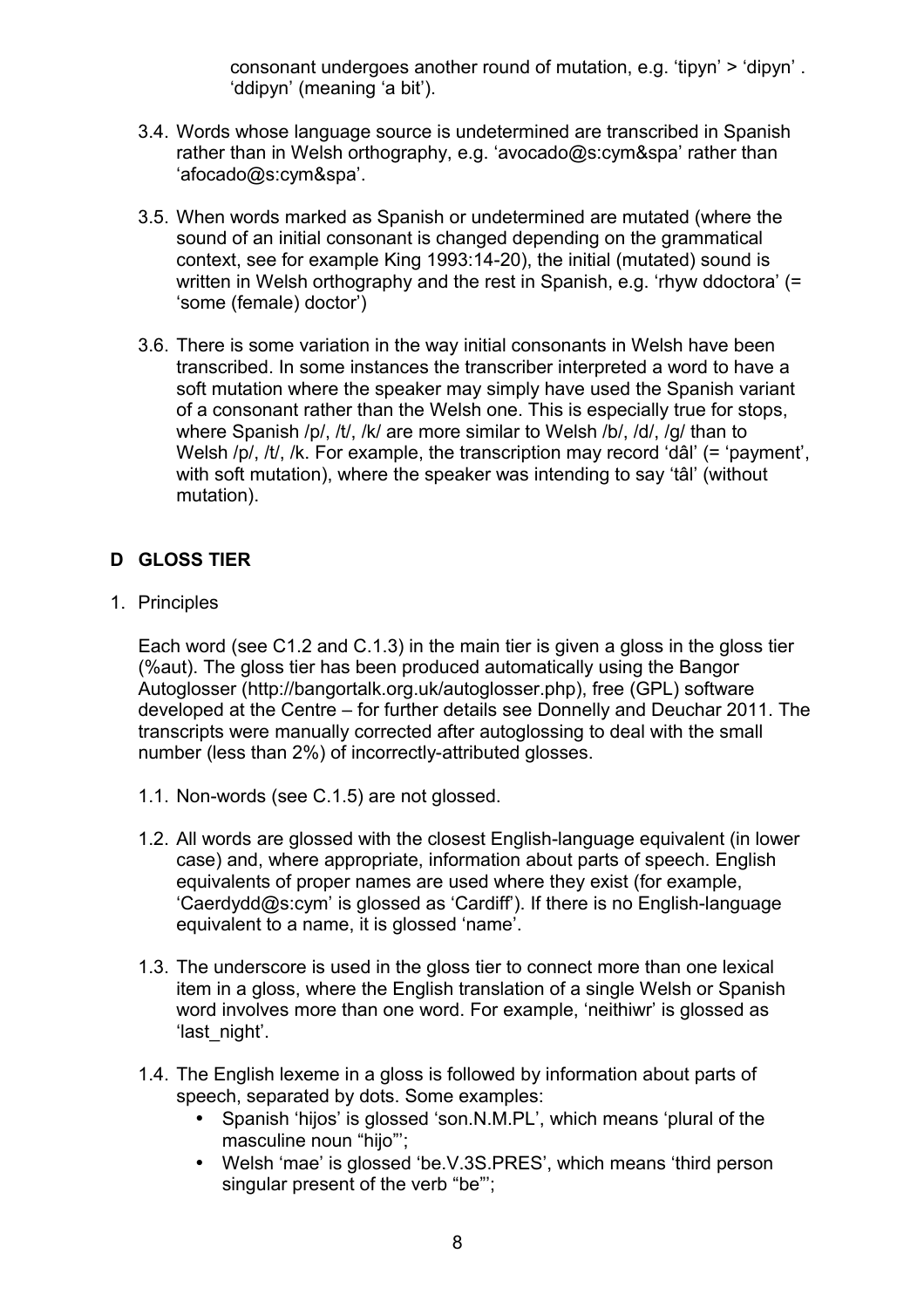- Spanish 'me' is glossed 'me.PRON.OBL.MF.1S', meaning 'oblique pronoun, 1<sup>st</sup> person singular, masculine or femine'
- Welsh 'fan' is glossed 'place.N.MF.SG+SM', which means 'singular of the noun "man" (meaning "place"), which can be either masculine or feminine, with a soft mutation'.
- 2. Parts of speech abbreviations

| <b>Abbreviation</b> | <b>Representing</b>                             |
|---------------------|-------------------------------------------------|
| O                   | impersonal                                      |
| 123S                | 1st, 2nd, 3rd person singular                   |
| <b>13S</b>          | 1st, 2nd, 3rd person singular                   |
| 1P                  | 1st person plural                               |
| 1S                  | 1st person singular                             |
| 23P                 | 2nd, 3rd person plural                          |
| 23S                 | 2nd, 3rd person singular                        |
| 23SP                | 2nd, 3rd person singular or plural              |
| 2Ρ                  | 2nd person plural                               |
| 2S                  | 2nd person singular                             |
| 2SP                 | 2nd person singular or plural                   |
| 3P                  | 3rd person plural                               |
| 3S                  | 3rd person singular                             |
| 3SP                 | 3rd person singular or plural                   |
| ADJ                 | adjective                                       |
| <b>ADV</b>          | adverb                                          |
| AM                  | aspirate mutation                               |
| ASV                 | adjective, singular noun, or verb               |
| AUG                 | augmentative                                    |
| <b>COMP</b>         | comparative                                     |
| <b>COND</b>         | conditional                                     |
| <b>CONJ</b>         | conjunction                                     |
| DEF                 | definite                                        |
| DEM                 | demonstrative                                   |
| DET                 | determiner                                      |
| <b>DIM</b>          | diminutive                                      |
| Е                   | exclamation                                     |
| <b>EMPH</b>         | emphatic                                        |
| F                   | feminine                                        |
| <b>FAR</b>          | far (demonstrative)                             |
| <b>FOCUS</b>        | item with focus                                 |
| <b>FUT</b>          | future                                          |
| <b>GER</b>          | gerund                                          |
| н                   | pre-vocalic h after 3S.F, 1P and 3P possessives |
| <b>HYP</b>          | hypothetical                                    |
| ΙM                  | interactional marker                            |
| <b>IMPER</b>        | imperative                                      |
| <b>IMPERF</b>       | imperfect                                       |
| <b>INDEF</b>        | indefinite                                      |
| <b>INFIN</b>        | infinitive                                      |
| INT                 | interrogative                                   |
| <b>INTENS</b>       | intensive                                       |
| M                   | masculine                                       |
| MF                  | masculine or feminine                           |
| N                   | noun                                            |
|                     |                                                 |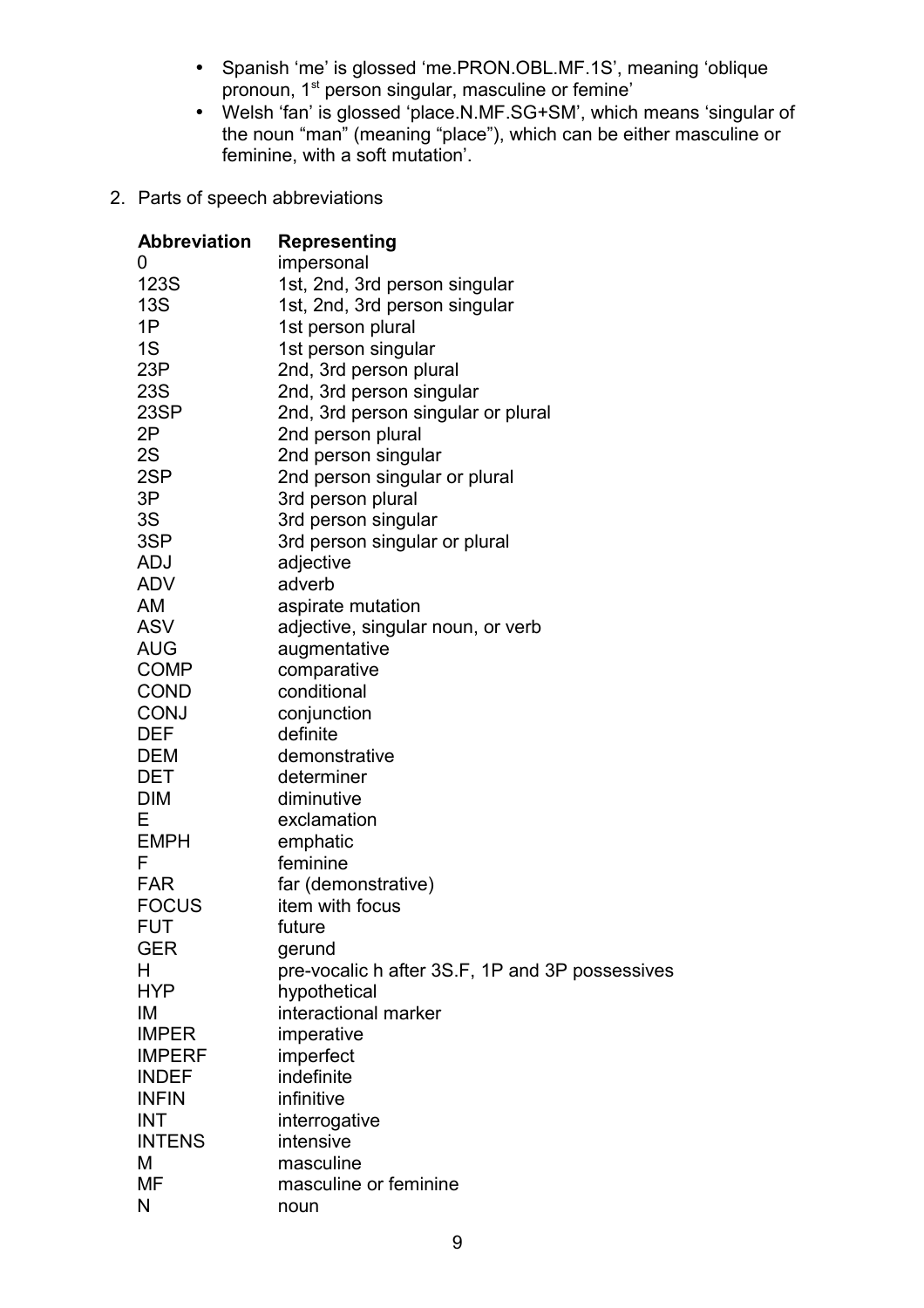| <b>NEAR</b>      | near (demonstrative)         |
|------------------|------------------------------|
| <b>NEG</b>       | negative                     |
| <b>NM</b>        | nasal mutation               |
| NT               | neuter                       |
| <b>NUM</b>       | numeral                      |
| <b>OBJ</b>       | object                       |
| <b>OBL</b>       | oblique                      |
| <b>ORD</b>       | ordinal                      |
| <b>PAST</b>      | past                         |
| <b>PASTPART</b>  | past participle              |
| PL               | plural                       |
| <b>PLUPERF</b>   | pluperfect                   |
| <b>POSS</b>      | possessive                   |
| <b>PRECLITIC</b> | accented form before clitics |
| <b>PREP</b>      | preposition                  |
| <b>PREQ</b>      | pre-qualifier                |
| <b>PRES</b>      | present                      |
| <b>PRESPART</b>  | present participle           |
| <b>PRON</b>      | pronoun                      |
| <b>PRT</b>       | particle                     |
| QUAN             | quantifier                   |
| <b>REFL</b>      | reflexive                    |
| <b>REL</b>       | relative                     |
| SG               | singular                     |
| <b>SM</b>        | soft mutation                |
| <b>SP</b>        | singular or plural           |
| <b>SUB</b>       | subject                      |
| <b>SUBJ</b>      | subjunctive                  |
| <b>SUP</b>       | superlative                  |
| <b>SV</b>        | singular noun or verb        |
| <b>TAG</b>       | tag question                 |
| V                | verb                         |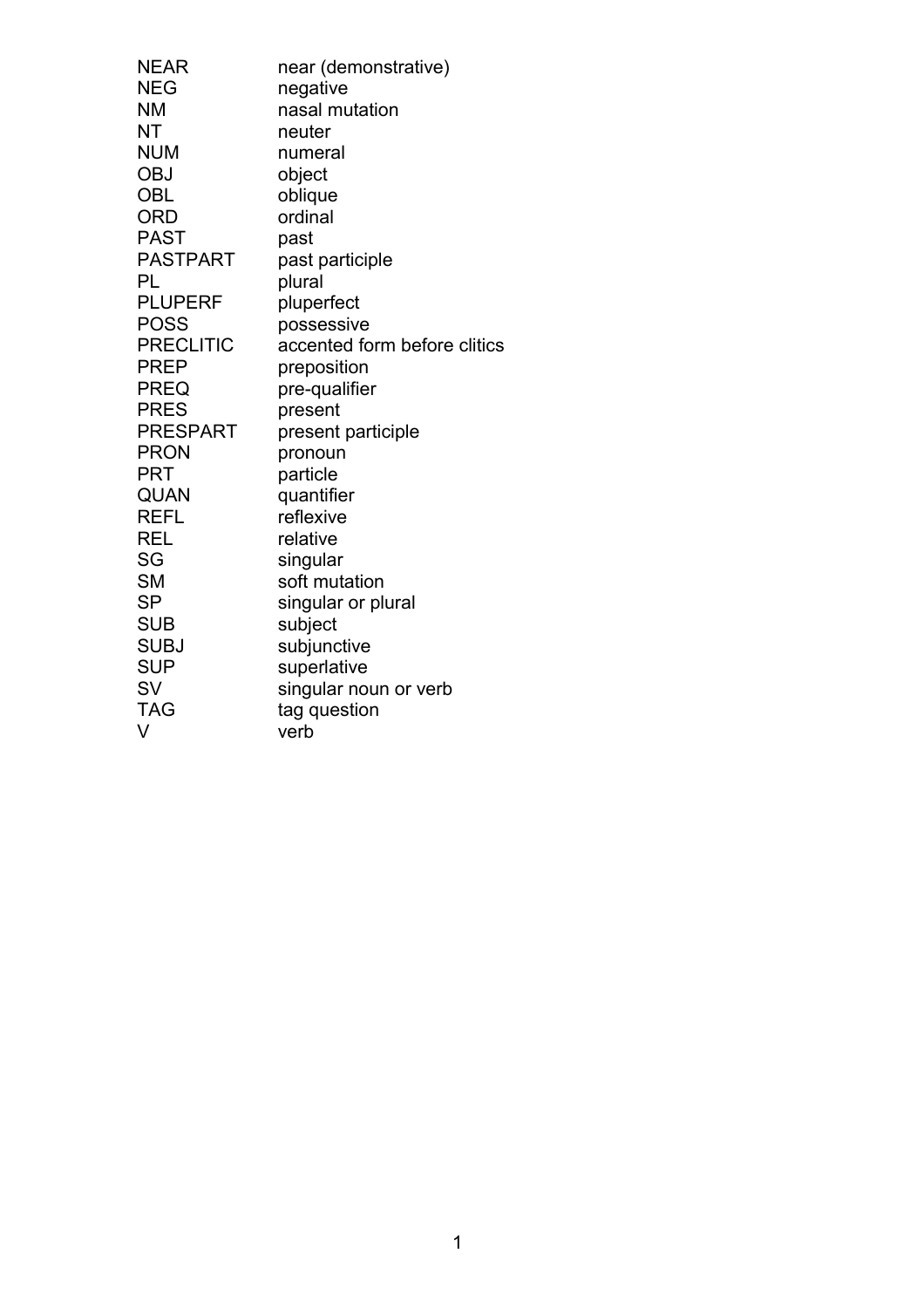#### **REFERENCES**

Canolfan Bedwyr (2008). *Cysgliad*. Prifysgol Bangor. (www.cysgliad.com)

*Diccionario de Americanismos.* Asociación de Academias de la Lengua Española (2010).

*Diccionario de la Lengua Española*. Real Academia Española. (www.rae.es)

Griffiths, B. and Jones, D.G. (eds.) (1995). *The Welsh Academy English-Welsh Dictionary / Geiriadur yr Academi*. Cardiff: University of Wales Press. [\(http://techiaith.bangor.ac.uk/GeiriadurAcademi\)](http://techiaith.bangor.ac.uk/GeiriadurAcademi)

Deuchar, M. et al. (in press) Building bilingual corpora: Welsh-English, Spanish-English and Spanish-Welsh. In I. Mennen and E. Thomas (eds) *Unravelling Bilingualism*. Multilingual Matters.

Donnelly, K. and Deuchar, M. (2011) Using constraint grammar in the Bangor Autoglosser to disambiguate multilingual spoken text. In: *Constraint Grammar Applications: Proceedings of the NODALIDA 2011 Workshop, Riga, Latvia.* Tartu: NEALT Proceedings Series. (<http://dspace.utlib.ee/dspace/handle/10062/19298>)

King, G. (2003). *Modern Welsh : a comprehensive grammar* (2nd ed.). London: Routledge.

MacWhinney, B. (2000). *The CHILDES Project: Tools for Analyzing Talk* (3<sup>rd</sup> ed.). Mahwah, NJ: Lawrence Erlbaum Associates.

Thomas, R.J. (ed.) (1950-2004). *Geiriadur Prifysgol Cymru : a dictionary of the Welsh language*. Cardiff: University of Wales Press. [\(http://www.cymru.ac.uk/geiriadur/gpc\\_pdfs.htm\)](http://www.cymru.ac.uk/geiriadur/gpc_pdfs.htm)

Thomas, P.W. (1996). *Gramadeg y Gymraeg.* Cardiff: University of Wales Press.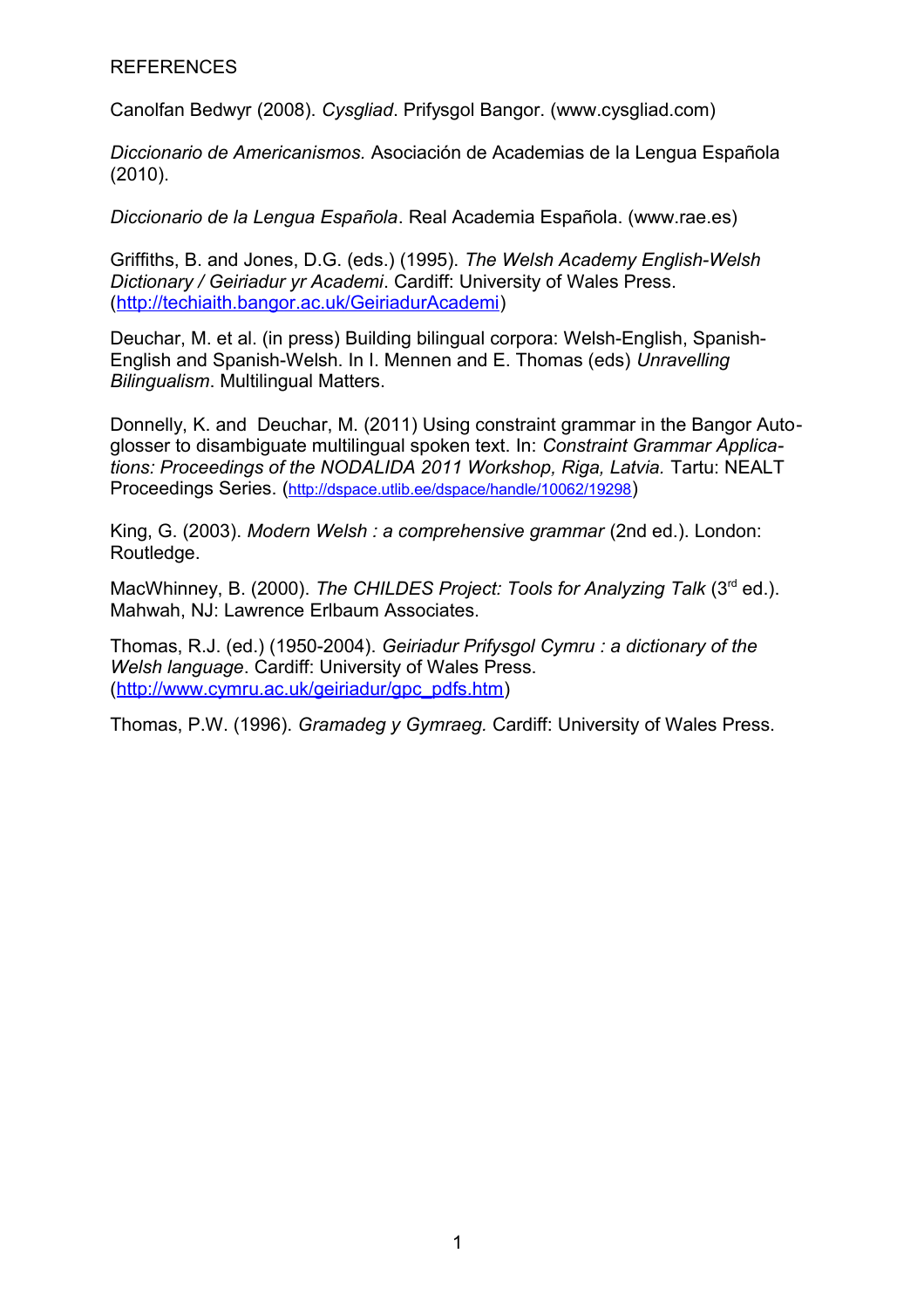# **APPENDIX**

# **File summary:**

|             | Length  | No. of main    |                |               |
|-------------|---------|----------------|----------------|---------------|
| File name   | (mm:ss) | participants   | Age (years)    | Sex           |
| Patagonia1  | 10:02   | 3              | 22, 21, 28     | F, F, M       |
| Patagonia2  | 29:18   | 2              | 66, 82         | F, F          |
| Patagonia3  | 28:44   | 2              | 82,78          | F, F          |
| Patagonia4  | 23:33   | 3              | 48, 47, ?      | F, M, M       |
| Patagonia5  | 22:16   | 5              | 90,82,67,72,61 | F, F, M, F, F |
| Patagonia6  | 27:17   | $\overline{2}$ | 54, 96         | F, F          |
| Patagonia7  | 44:31   | 2              | 66,68          | F, F          |
| Patagonia8  | 31:37   | $\overline{2}$ | 84, 83         | F, F          |
| Patagonia9  | 37:05   | $\overline{c}$ | 65, 69         | F, F          |
| Patagonia10 | 25:48   | $\overline{c}$ | 35, 9          | M, F          |
| Patagonia11 | 43:59   | 3              | 81,74,86       | F, F, F       |
| Patagonia12 | 29:55   | 2              | 78, 25         | F, F          |
| Patagonia13 | 28:31   | $\overline{c}$ | 61, 42         | F, F          |
| Patagonia14 | 31:28   | $\overline{2}$ | 63, 74         | F, F          |
| Patagonia15 | 29:45   | $\overline{c}$ | 81, 42         | F, F          |
| Patagonia16 | 32:10   | 3              | 54, 54, 46     | M, F, F       |
| Patagonia17 | 30:15   | $\overline{2}$ | 21,18          | F, F          |
| Patagonia18 | 30:46   | 3              | 73, 46, ?      | M, M, F       |
| Patagonia19 | 43:10   | $\overline{c}$ | 38, 8          | M, F          |
| Patagonia20 | 34:29   | 2              | 67, 58         | F, F          |
| Patagonia21 | 33:30   | $\overline{2}$ | 60,60          | F, F          |
| Patagonia22 | 26:18   | 2              | 84, 56         | F, F          |
| Patagonia23 | 29:54   | 2              | 63, 64         | F, F          |
| Patagonia24 | 30:57   | $\overline{2}$ | 53, 88         | F, F          |
| Patagonia25 | 29:47   | 4              | 48, 44, 13, 8  | M, F, F, M    |
| Patagonia26 | 37:54   | $\overline{c}$ | 55, 27         | F, M          |
| Patagonia27 | 27:45   | 2              | 69,68          | F, M          |
| Patagonia28 | 35:07   | $\overline{2}$ | 22, 28         | F, F          |
| Patagonia29 | 14:26   | 2              | 18,18          | M, F          |
| Patagonia30 | 33:10   | 2              | 74, 71         | F, F          |
| Patagonia31 | 39:20   | 2              | 81,70          | F, F          |
| Patagonia32 | 30:02   | 2              | 71, 75         | F, M          |
| Patagonia33 | 30:26   | $\overline{c}$ | 72, 29         | F, M          |
| Patagonia34 | 28:42   | 2              | 58, 34         | F, F          |
| Patagonia35 | 32:55   | 2              | 75, 71         | M, F          |
| Patagonia36 | 33:04   | 1              | 70             | F             |
| Patagonia37 | 29:28   | $\overline{c}$ | 46, 44         | F, F          |
| Patagonia38 | 35:21   | 2              | 30, 37         | F, F          |
| Patagonia39 | 29:30   | $\overline{c}$ | 71, 76         | F, F          |
| Patagonia40 | 24:09   | 2              | 90, 92         | F, F          |
| Patagonia41 | 22:05   | 4              | 71, 55, 76, ?  | M, F, F, M    |
| Patagonia42 | 33:35   | 2              | 70, 87         | F, F          |
| Patagonia43 | 11:29   | $\overline{c}$ | 56, ?          | F, M          |